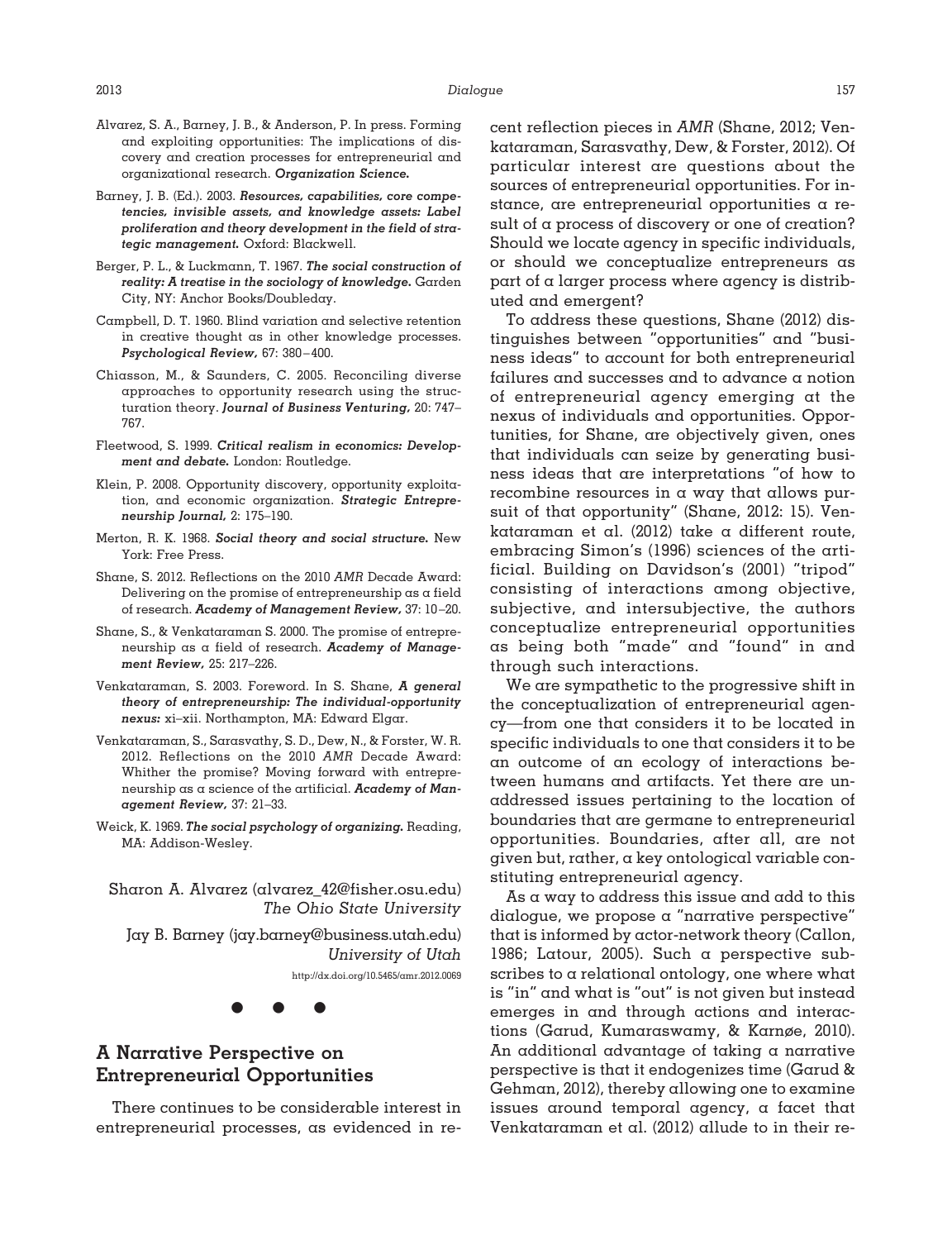view but leave unexplored. Finally, a narrative perspective emphasizes "meaning making" (e.g., Bruner, 1990) as a core driver of the process and provides yet another vantage point on the nature and scope of entrepreneurial opportunities and agency.

### **NARRATIVE PERSPECTIVE**

We use the term *narrative perspective* to suggest a certain stance toward entrepreneurial agency germane to the issue of discovery and creation. Specifically, a narrative perspective considers agency as an emergent property of relational processes involving ongoing associations between humans and artifacts. Moreover, a narrative perspective considers the past, present, and future to be intertwined. And it is in the interaction between relational space and durational time that meaning making occurs. We briefly explicate such a perspective to suggest that entrepreneurial agency is distributed and emergent, as are entrepreneurial opportunities, and that both discovery and creation are involved in dynamic ways as an entrepreneurial journey unfolds.

### **Relational Approach to Opportunities**

A way to appreciate the value of a narrative perspective on opportunities is to contrast it with the positions offered by the "discovery" and "creation" perspectives (Alvarez & Barney, 2007). From a discovery perspective, opportunities are exogenously given (Shane, 2012), which alert individuals can seize (Kirzner, 1997). That is, there is a "context" out there that entrepreneurs tap into. In contrast, from  $\alpha$  creation perspective, opportunities are endogenously generated through processes such as creative imagination (Lachmann, 1986) and effectuation (Sarasvathy, 2001). That is, there is a "subtext" of creative energy that is the wellspring of entrepreneurial opportunities.

Both positions are important. Entrepreneurial aspirations (subtexts) are articulated within cultural contexts, and it is the combination of the two—subtexts and contexts—that generates the "texts" manifested in the form of entrepreneurial narratives (Bartel & Garud, 2003; Lounsbury & Glynn, 2001). However, in contrast to the discovery and creation perspectives, rather than treat the context as given or give primacy to the sub-

text as the source of opportunities, the narrative perspective views all three—text, context, and subtext—as constituent elements of distributed yet emergent agency. Context matters as it provides the basis for the subtext (the generative forces for action) to operate, which, in turn, produces new text—that is, the specific manifestation of an entrepreneurial journey (Bartel & Garud, 2003). And as the process unfolds, all three—text, subtext, and context—are transformed in dynamic ways.

Consequently, instead of conceptualizing agency as residing at different "levels," the narrative perspective embraces a flat ontology (Latour, 2005). Actors are a part of an ecology of interactions between social and material elements (Callon, 1986) that forms the basis for entrepreneurial narratives. These narratives serve as the basis for (1) the constitution of identities (Czarniawska, 1997), (2) the coordination of activities with others (Garud & Gehman, 2012), (3) the creative imagination of a future that has yet to emerge (Brown, Rappert, Adam, & Webster, 2000), and (4) sensemaking of what has transpired (Weick, 1995). Viewed from such a relational ontology, opportunity spaces emerge as social and material elements become entangled (and disentangled), thereby dynamically enabling and constraining the agentic orientations and possibilities of those involved (Garud et al., 2010).

A consideration of relationality reinforces the fact that opportunities emerge through a recombination of social and material elements. Many scholars have established this proposition—in economics (e.g., Schumpeter [1942], who drew attention to "recombination"), psychology (e.g., Koestler [1964], who introduced the notion of "bisociation"), sociology (e.g., Hargadon [2003], who established the importance of "brokers"), entrepreneurship (e.g., Baker, Miner, & Eesley [2003] and Garud & Karnøe [2003], who explored processes such as "bricolage" and "improvisation"), and the social studies of science (e.g., Callon [1986] and Latour [2005], who offered the notion of "translation"). This recombination proposition suggests that any act of creation is simultaneously an act of discovery, and vice versa. We discover existing ideas to create others. Or, symmetrically, we creatively imagine new ideas, leading to a discovery of what is possible.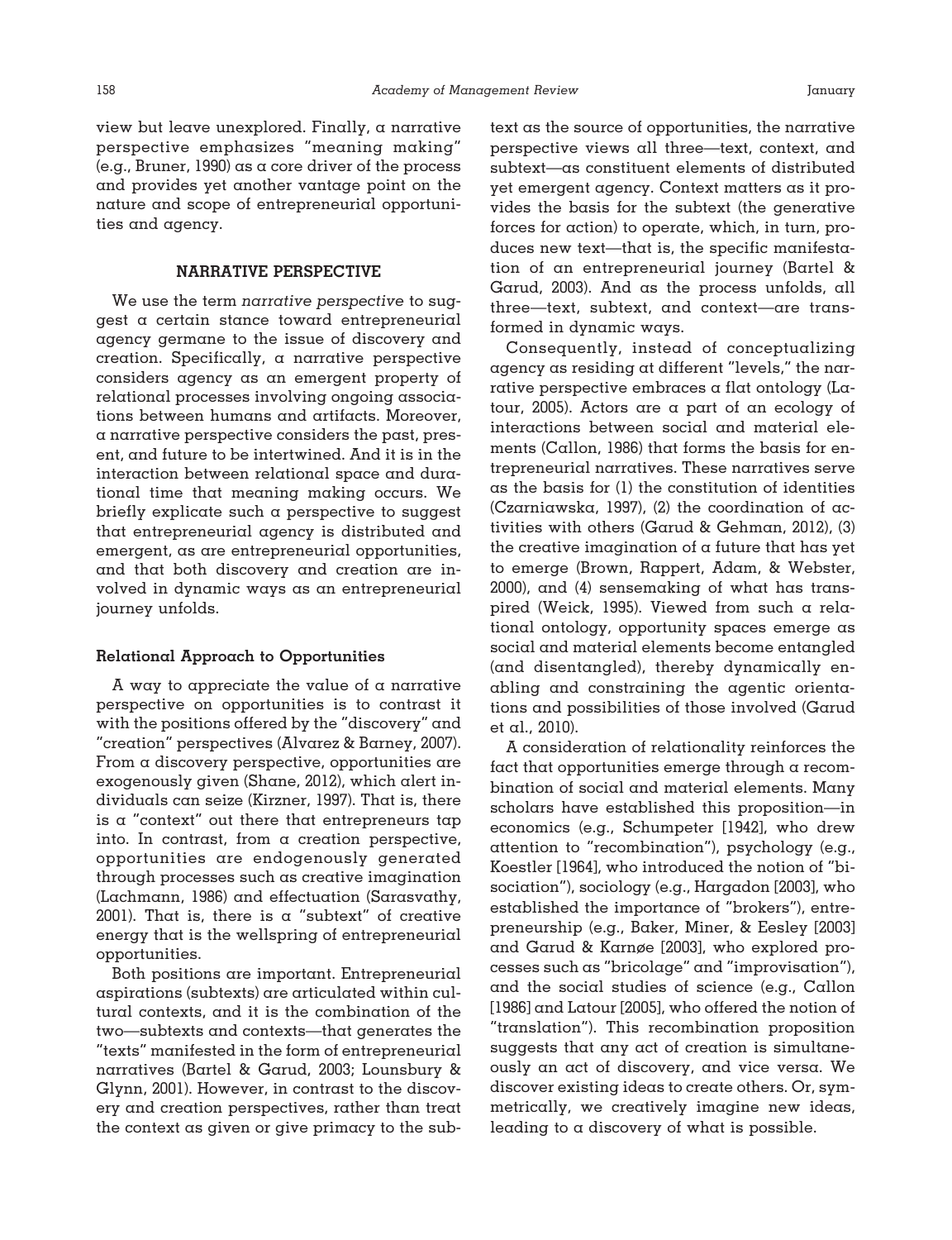### **Temporal Approach to Opportunities**

Yet another way of reconciling discovery with creation is to endogenize the notion of time. As  $\alpha$ starting point, it is important to note that entrepreneurial narratives extend *over* a period of time (Schumpeter, 1942). That is, besides speculating about what is happening at any given moment in time (Boje, 2008), entrepreneurial narratives make it possible for actors to look back into the past to make sense of what transpired (Weick, 1995) and reach into the future to project what the venture would like to accomplish (van Lente, 2000).

Such temporal "distention" (Ricoeur, 1984) holds several implications for the notion of opportunities. First, no new idea emerges fullblown and ready for implementation. It requires time and effort to take any idea from conception to reality, and the process is never linear. There are false starts and dead ends, ups and downs, and "backing and forthing" as an entrepreneurial journey unfolds (Garud & Gehman, 2012; Van de Ven, Polley, Garud, & Venkataraman, 1999). Such nonlinear dynamics are not necessarily detrimental, to the extent that entrepreneurs live in the "thick of time" (Garud & Gehman, 2012) that is, they cultivate a temporal orientation that at any moment allows them to look forward and backward in time to generate "options value" from initiatives. Specifically, entrepreneurs who cultivate a broader temporal perspective can generate assets in real time for the future and can then go back to these assets (even those that were abandoned) as and when they become valuable. As is evident, both discovery and creation are involved.

Second, an ability to go back and forth derives from a perspective on time that is not readily evident in the vernacular use of the term *narrative*. Instead of confining us to a chronological view, Ricouer (1984) suggests that a narrative implicates a different notion of time, one where the past, present, and future are intertwined. Specifically, attention in the present is forged by recollections of the past and anticipations of the future. From such  $\alpha$  perspective, the creative imagination of entrepreneurs about the future shapes what facets of the past they choose to "discover" and mobilize (Garud et al., 2010). Symmetrically, the reverse is also true. How an entrepreneur looks at the past may change the nature of the opportunities that he or she conceptualizes unfolding into the future. Embracing such a perspective on time further blurs the distinction between discovery and creation.

#### **Meaning Making and Opportunities**

The interaction between the relational and temporal dimensions of narratives generates meaning—as, for instance, in the infusion of  $\alpha$ "pet rock" with value. Such meaning making contrasts with information processing associated with the discovery perspective, or ex nihilo imagination associated with the creation school. Instead, meaning making involves the definition of an opportunity as entrepreneurs "plot" sets of social and material elements from the past, present, and future into a comprehensible narrative. As Gabriel notes, "Story-work involves the transformation of everyday experience into meaningful stories. In doing so, the storytellers neither accept nor reject 'reality.' Instead they seek to mould it, shape it, and infuse it with meaning" (2000: 41).

Moreover, as we discussed earlier, meaning making is not objectively given or subjectively constructed but, rather, part of an ongoing relational process. It emerges in and through interactions between actors and artifacts that become entangled with one another. Actors who become involved have their own narratives to offer, depending upon their recollections of past experiences and their future aspirations. They each try to shape unfolding processes, in particular directions by framing a venture from their own vantage points. Ventures and opportunities sit at the intersection of such distributed efforts, and it is in the interactions between the different frames that a venture progresses over time.

#### **CONCLUSION**

In sum, a narrative perspective suggests that discovery and creation are both part of entrepreneurial opportunities. It also suggests that entrepreneurial journeys are dynamic processes requiring continual adjustments by actors. Entrepreneurial agency is evident in the distributed efforts of involved actors to navigate such unfolding processes, who narrate and renarrate their journeys given the possibilities that emerge, the futures they can conceptualize, and the pasts that they recollect.